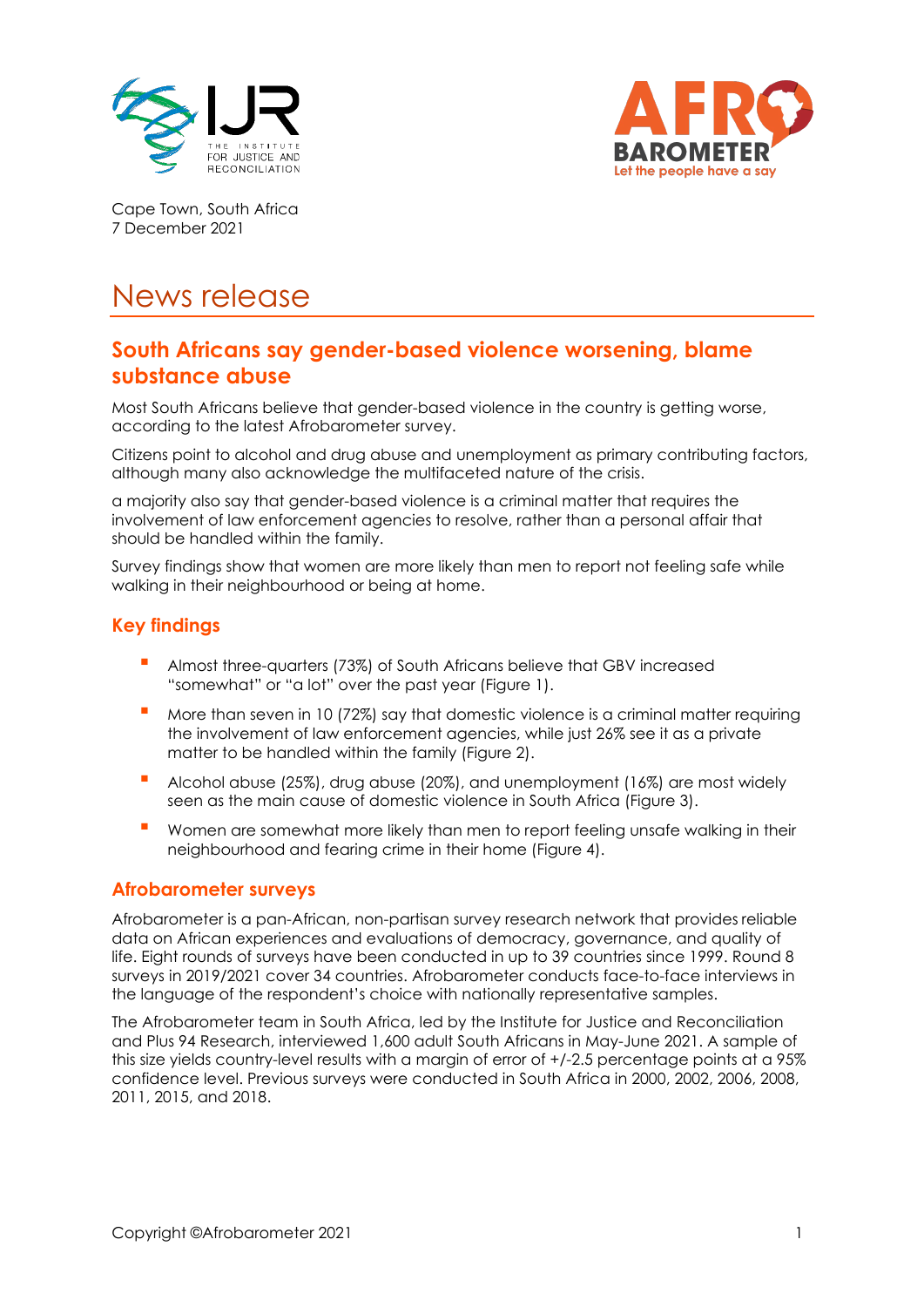

## **Charts**





*Respondents were asked: In your opinion, has the level of gender-based violence in this country increased, decreased, or stayed the same over the past year?* 





*Respondents were asked: Which of the following statements is closest to your view? Statement 1: Domestic violence is a private matter that needs to be handled and resolved within the family.*

*Statement 2: Domestic violence is a criminal matter whose full resolution requires the involvement of law enforcement agency.*

*(% who "agree" or "agree very strongly" with each statement)*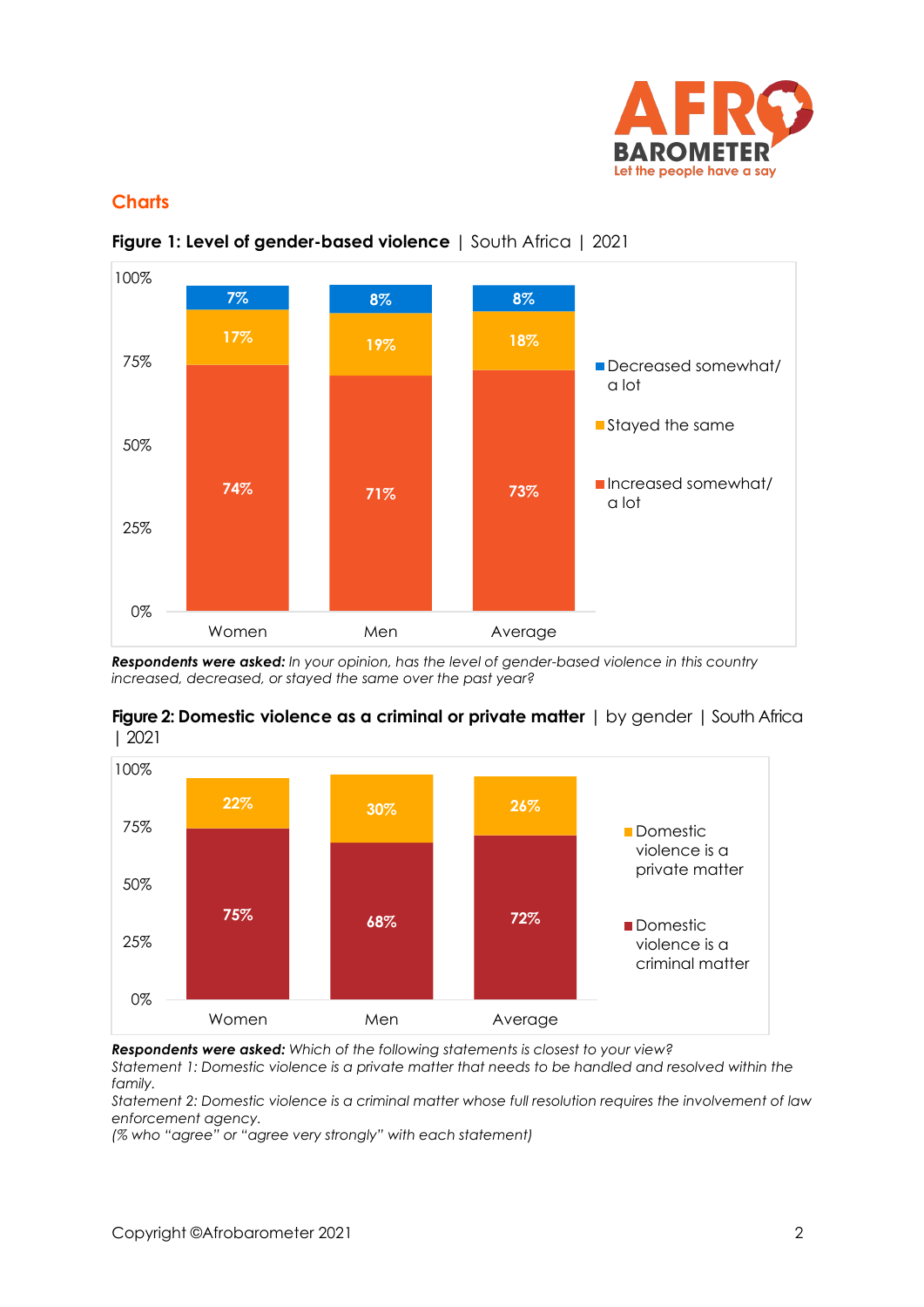



**Figure 3: Main cause of domestic violence** | South Africa | 2021

*Respondents were asked: There are several factors that contribute to domestic violence. In your opinion, which of the following factors would you say is the main cause of domestic violence in South Africa today?*



**Figure 4: Fear of violence and crime** | South Africa | 2021

*Respondents were asked: Over the past year, how often, if ever, have you or anyone in your family: Felt unsafe walking in your neighbourhood? Feared crime in your own home?*